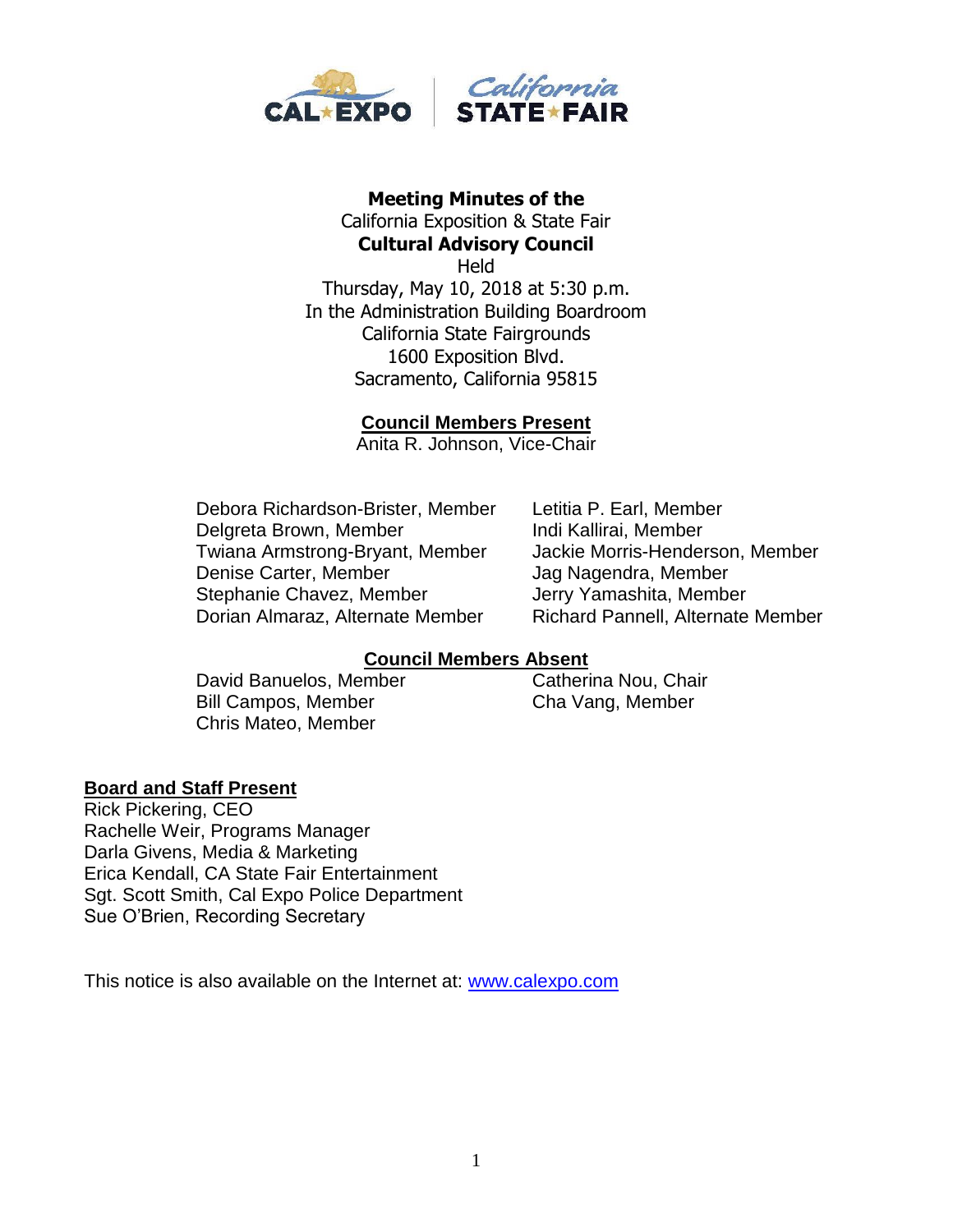# **MINUTES**

- **1) CALL TO ORDER** The meeting was call to order at 5:30 p.m. by Vice Chair Johnson.
- **2) ROLL CALL**  Role was taken.

Chair Nou and Council Members Banuelos, Campos, Mateo and Vang were not present. Chair Nou, Council Members Banuelos and Mateo had asked to be excused. **Motion:**

It was moved by Council Member Nagendra and seconded by Council Member Carter to excuse the absence of Chair Nou, Council Members Banuelos and Mateo. **All in favor, motion carried unanimously.**

## **3) INTRODUCTION OF GUESTS & STAFF**

Brian LaToula, guest of Council Member Carter.

## **4) APPROVAL OF PREVIOUS MEETING MINUTES**

- **a)** Approval of Council Meeting Minutes of March 8, 2018.
- **b)** Approval of Council Meeting Minutes of April 12, 2018.

### **MOTION:**

Council Member Earl moved that the Council Meeting Minutes for March 8, 2018 and April 12, 2018 be approved as presented. Motion was seconded by Council Member Morris-Henderson. **All in favor, motion carried unanimously.**

## **5) STAFF UPDATES**

**a)** Cal Expo Updates

CEO Pickering reported May actives for Cal Expo: Sacramento County Fair, Harness Racing, Kentucky Derby, Raging Water staff training, Northern Ca. Girls Volleyball Tournament and the first Cannabis Cup. He gave updates on Rock & Brews and Drive Shack, cooling fans and Farm Tours and the 1<sup>st</sup> Annual Youth Mariachi Competition.

Programs Manager Weir gave a brief update on the programs department. Darla Givens from Media and Marketing updated the Council on the Community events, the Read to Ride program and the Gala.

Erica Kendall gave an update on the community stage line up, pie eating and corn dog eating contests.

**b)** State Fair Credentials Sue O'Brien reviewed the State Fair credentials and the concert schedule with the Council.

## **6) NEW BUSINESS**

**a)** Walk A-long

Sgt. Scott Smith explained the walk a-long program for State Fair and sent around a sign-up sheet.